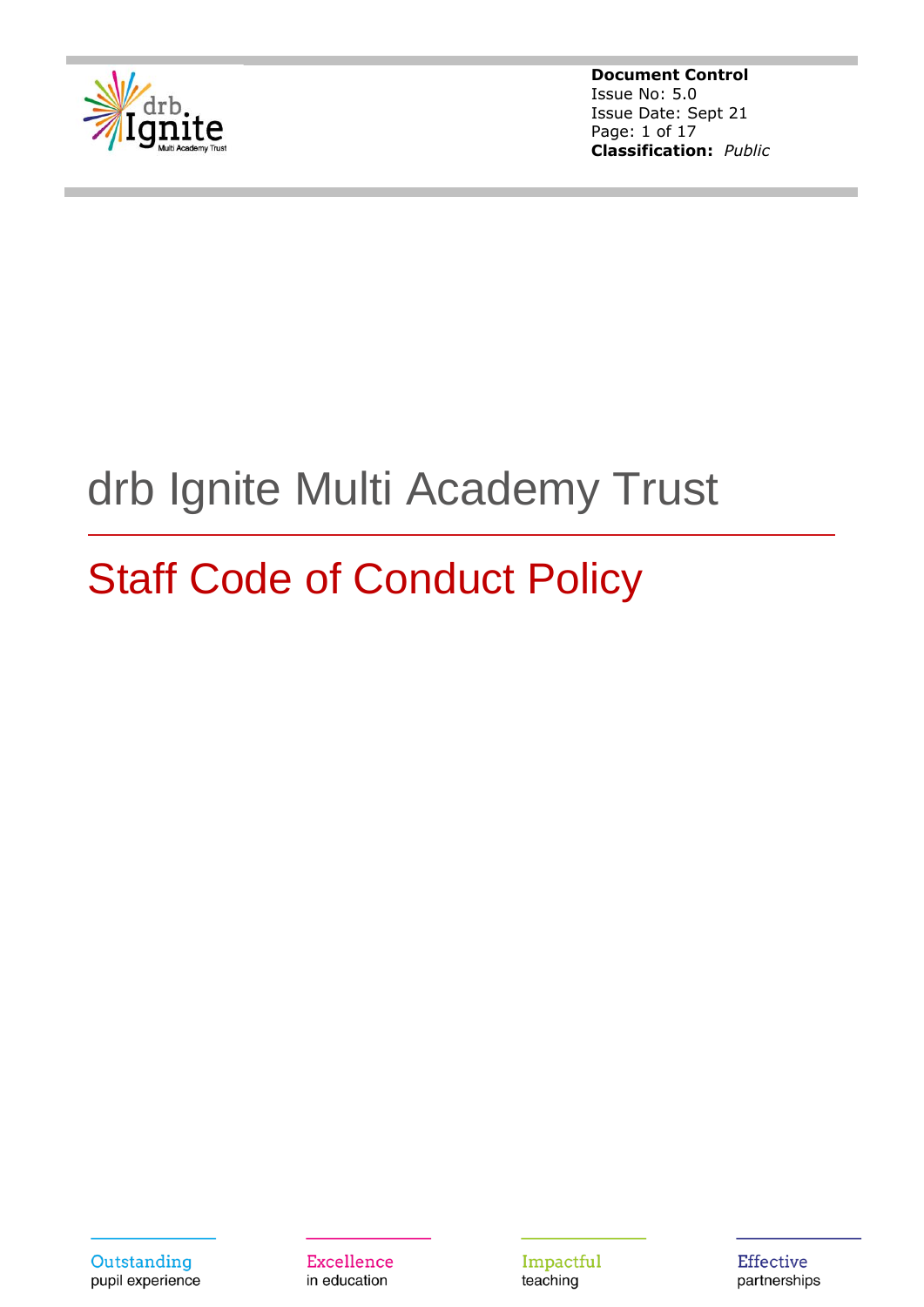

**Document Control** Issue No: 5.0 Issue Date: Sept 21 Page: 2 of 17 **Classification:** *Public*

# **Trust Vision**

The drb Ignite Multi Academy Trust has been established through a shared belief that lives can be transformed by what goes on in schools. We believe that the process of teaching and learning shapes futures. Our vision is that:

*All pupils achieve the highest standards of educational standards regardless of circumstance or background.*

**Excellence** in education

Impactful teaching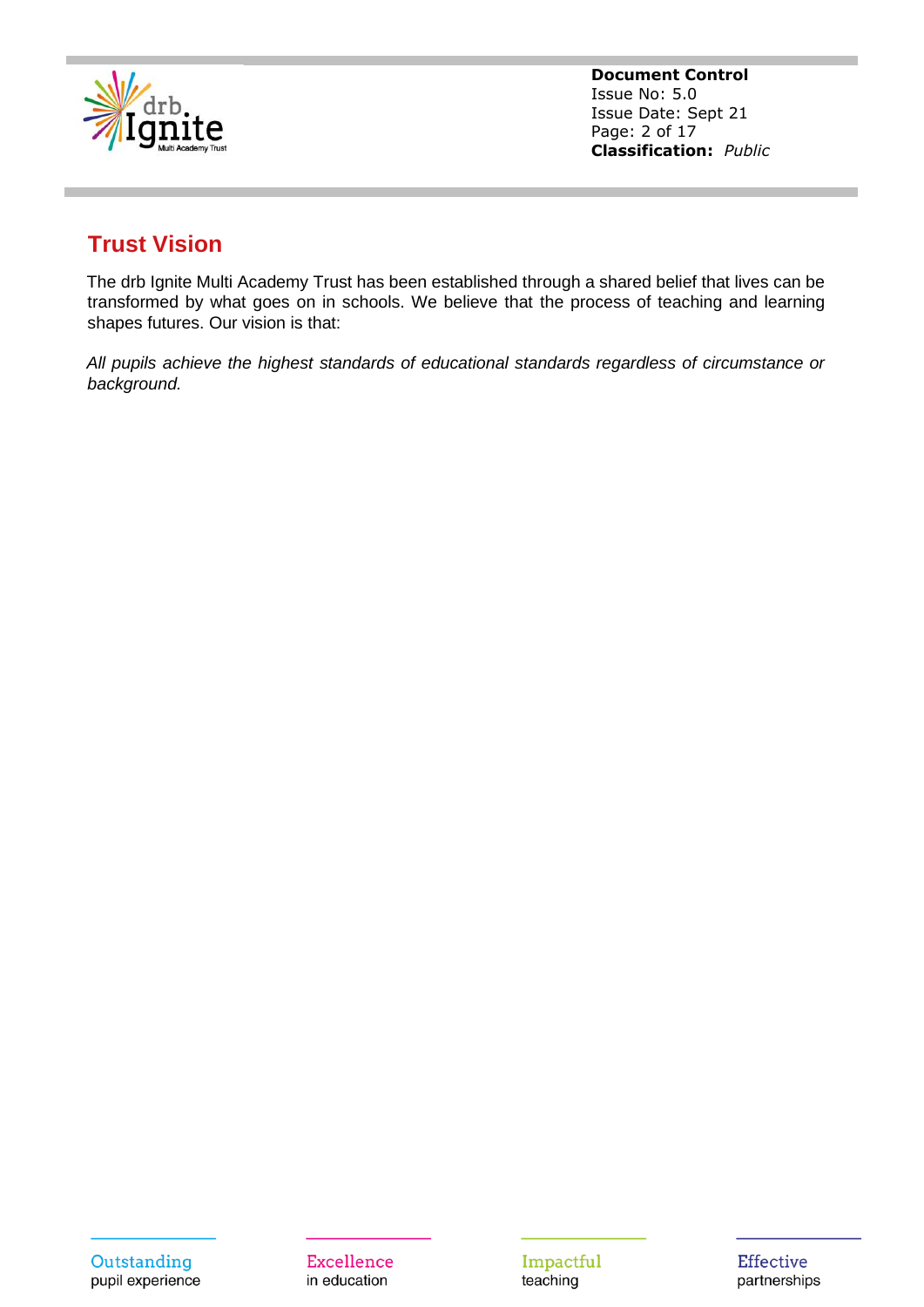

**Document Control** Issue No: 5.0 Issue Date: Sept 21 Page: 3 of 17 **Classification:** *Public*

# **Rationale**

School staff are role models and are in a unique position of influence. The Trust expects all staff to demonstrate positive behaviours that set a good example to pupils at all times. As a member of a school community, the Trust believes that every staff member, whatever their role, has an individual responsibility to act professionally whether inside or outside working hours.

This *Staff Code of Conduct* applies to all staff employed by the Trust in whatever capacity.

In addition to this Policy, all staff employed under *Teachers' Terms and Conditions of Employment* have a statutory obligation to adhere to the DfE Teachers' Standards 2011 (updated July 2021) Part 2 – Personal and Professional Conduct.

# **General Expectations**

# **Application and Intent**

All Trust staff are expected to act professionally in accordance with this *Staff Code of Conduct*. Any breach of the *Staff Code of Conduct* may result in disciplinary action.

All staff are expected to comply with the law as it applies to their work in the Trust or a Trust school, particularly in matters such as health and safety, safeguarding of children and data protection. Staff are also expected to carry out their duties in accordance with the relevant policies, procedures, rules and guidance adopted by the Trust Board.

The Trust consults staff and recognised trade unions and professional associations about the adoption or variation of its policies and procedures and associated guidance. It expects school headteachers to consult staff and unions/professional associations as appropriate in relation to the general management of Trust/school business and organisation.

#### **Personal Interest**

Staff should not abuse their position in the Trust or a Trust school to confer an advantage or disadvantage on any person or obtain an advantage for themselves, whether financial or otherwise. They must not allow personal interests to interfere with their work in the Trust or a Trust school.

Staff should not use their position in the Trust or a Trust school to advocate any one religion, culture or political ideology to pupils. It is the direct responsibility of all staff

Outstanding pupil experience

Excellence in education

Impactful teaching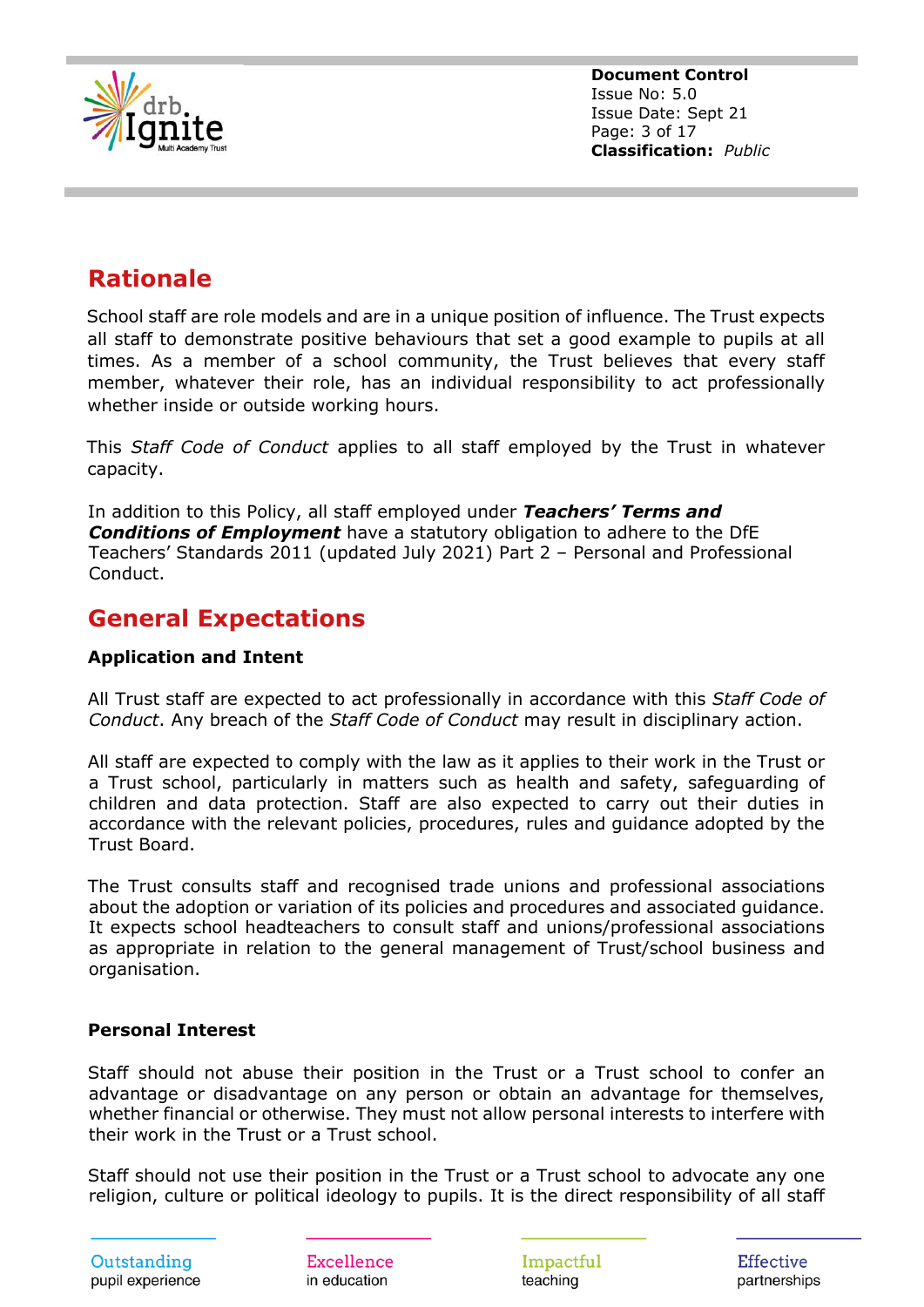

**Document Control** Issue No: 5.0 Issue Date: Sept 21 Page: 4 of 17 **Classification:** *Public*

to uphold *British Values* as defined in law from time to time and the Trust's own operating values.

To avoid any doubt or unwarranted suspicion staff should tell the Trust/school about any personal interest which might compromise or be seen as compromising their position in the Trust/school. If in doubt about what should be declared they should seek advice from the Trust leadership team.

Examples of personal interests include:

- situations in which the staff member's job e.g. as headteacher or school business manager could unduly influence decisions on contracts into which the Trust/school has entered or is proposing to enter, or where a staff member has a personal or financial interest in any of the contracts, either directly or indirectly e.g. through a partner or relative.
- where a staff member holds a position with an external company or organisation, whether paid or unpaid, which may lead to a conflict of interest. (Examples include directorships of companies, serving on bodies such as charities, voluntary groups, governing bodies of other educational establishments.)
- if a staff member has a close personal relationship with a person who has influence over the staff member's employment with the Trust/school or whose employment the staff member could influence or control.

#### **Gifts and hospitality (see separate Trust Gifts, Hospitality and Bribery Policy)**

The offer of any gift or hospitality, whether from outside or inside the Trust/school, which might be interpreted as an attempt to influence a staff member in his or her conduct towards pupils, parents or colleagues or influence a decision around provision of a service must be treated with caution. Staff should seek advice if in any doubt. The Trust acknowledges that pupils, parents or colleagues often wish to make small gifts (such as sweets) to staff members on specific occasions (such as Christmas or at the end of the school year) and sees the spirit of giving as one to be nurtured in children and which demonstrates the Trust's values.

Any offer of a gift or inducement, whether made at specific occasions or casually, should be declared to the Trust/school, if the gift is made by, or indirectly by, a person, firm or organisation which, to the knowledge of the staff member, has, or seeks to do, business of any kind with the Trust/school or to have an interest in its decisions.

The receipt of minor articles, often by way of trade advertisements, as unsolicited gifts for the Trust/school rather than for personal use (e.g. diaries, calendars, office requisites, etc., which are customarily distributed at Christmas and, occasionally, at other times) is acceptable. Where there is any doubt, staff should seek guidance from the Trust before accepting any gifts or hospitality offered.

Outstanding pupil experience Excellence in education

Impactful teaching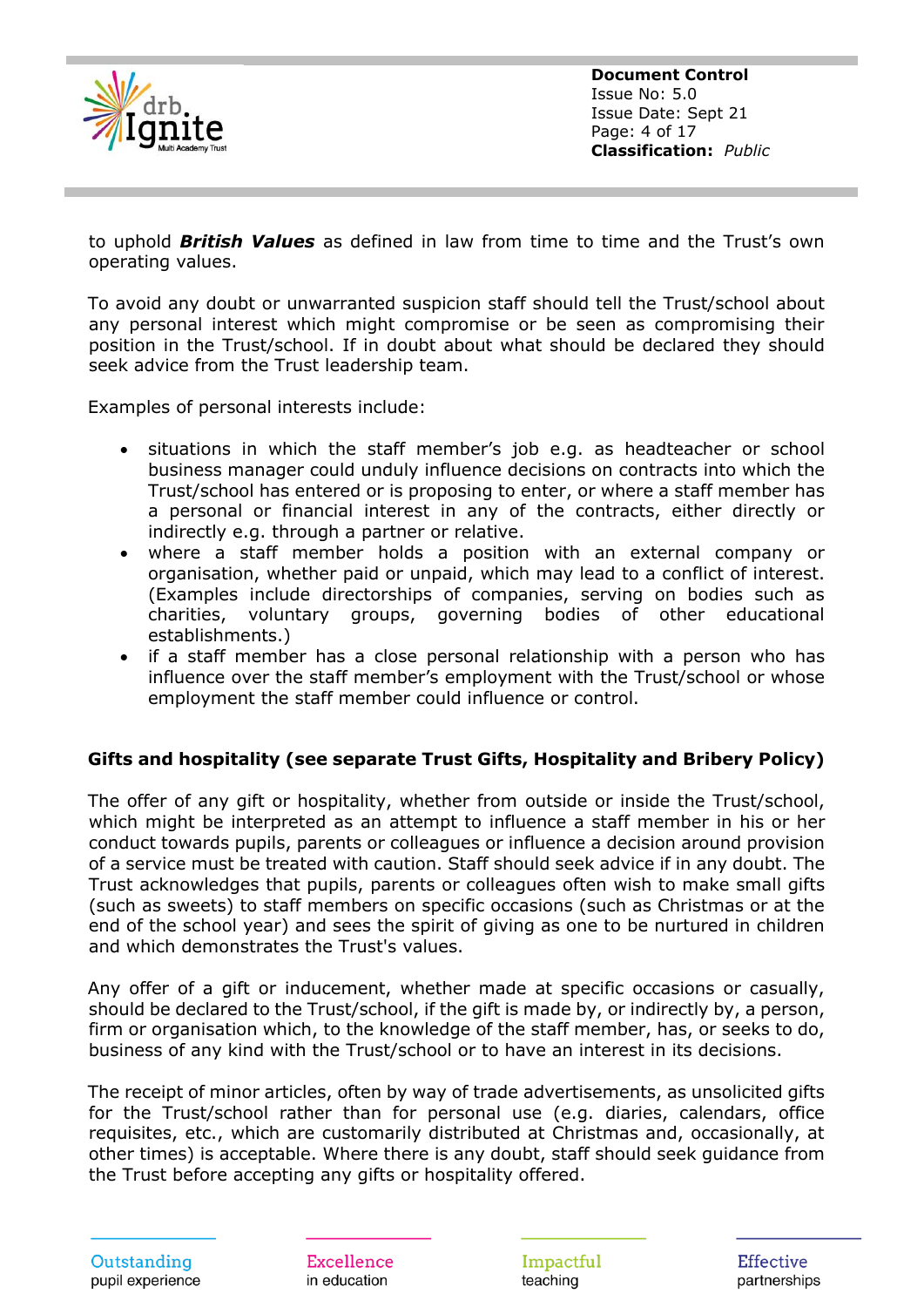

**Document Control** Issue No: 5.0 Issue Date: Sept 21 Page: 5 of 17 **Classification:** *Public*

Staff should also take advice before making any gifts to external organisations, or to the employees of such organisations, which either provide services to the Trust/school or which are potential providers of such services. They should recognise that gifts could put themselves and/or the employees of those organisations in a difficult position.

## **Sponsorship**

The Trust Board is responsible for approving all sponsorship and will provide guidance to staff on their involvement with any sponsorship, actual or proposed. Staff approached directly by actual or potential sponsors should refer any proposals to their line manager or head teacher for determination in the first instance.

Where the Trust or a Trust school sponsors an event or service, such sponsorship must comply with the *Academy Trust Handbook* and any other ESFA financial regulations, so that there is no improper benefit to the Trust or its trustees, staff and pupils, including any partner, spouse or relative of any trustee, pupil or employee of the Trust.

#### **General Confidentiality**

Staff are required to comply with the law on data protection, GDPR and freedom of information and observe the Trust policies and procedures for dealing with personal information about other staff, pupils, families or members of the public. Staff must ensure they do not pass on any confidential, personal information received or obtained through their employment to anyone, whether inside or outside the Trust/school, or to any organisation not entitled to that information, and must not use such information for personal advantage. Staff should seek guidance from the Trust/headteacher if they are uncertain as to whether or not information can be passed on to another person or organisation. The Trust, as data controller in law, is responsible for ensuring that the necessary guidance on Trust procedures for complying with GDPR law is made available to staff, including the arrangements for storing confidential information, whether held on paper or electronically.

#### **Duty to report**

Staff should not conceal any matter which it is their duty to report to the Trust/school or appropriate public body. This includes their duties in relation to the safeguarding and welfare of children.

#### **Whistleblowing (see separate Trust Whistleblowing Policy)**

Staff considering making a disclosure under the *Public Interest Disclosure Act* should ensure that they first inform themselves of the law and of the Trust's policy on the Act

Excellence in education

Impactful teaching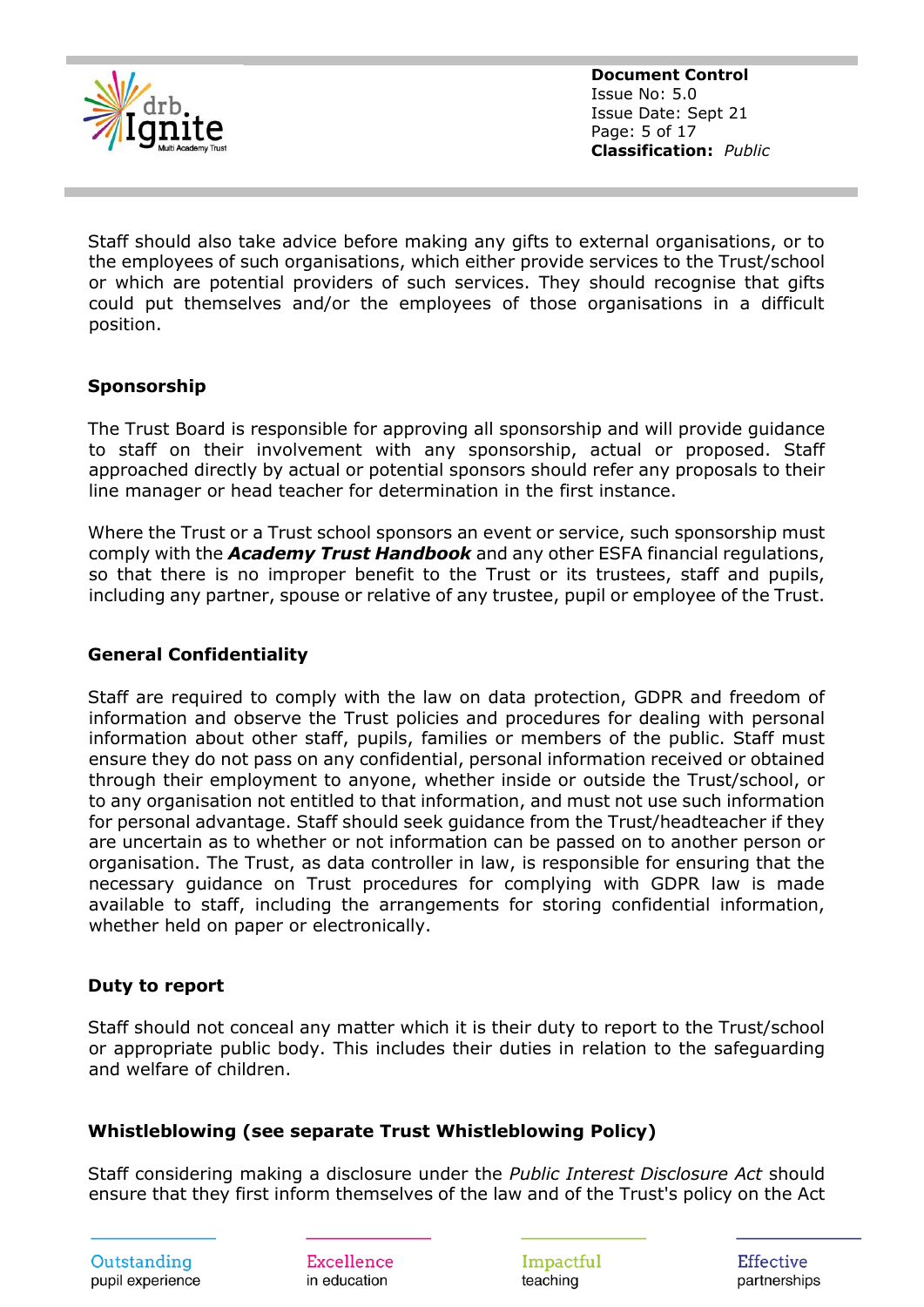

**Document Control** Issue No: 5.0 Issue Date: Sept 21 Page: 6 of 17 **Classification:** *Public*

and take advice. The Trust's *Whistleblowing Policy* can be found on the Trust and individual school websites.

#### **Dealing with School Money**

Staff must ensure that public funds are used in a responsible and lawful manner and in compliance with the Trust's financial internal controls and procedures. In Trust schools, staff should refer all parents to the main school office rather than accept money from parents in payment for trips or dinners directly.

#### **Criminal Charges and Convictions**

A staff member must notify the Trust/headteacher if charged with, or convicted of, any criminal offence, or in receipt of a formal police caution, and should do so as soon as possible after the charge, caution or conviction. If a headteacher is the subject of a charge he/she must inform the Trust CEO. Depending on the circumstances, failure to inform may result in disciplinary action.

The Trust acknowledges that a caution is not a criminal conviction, but staff must be aware that cautions have to be declared during Disclosure and Barring checks unless they meet the filtering rules of the *Disclosure and Barring Service*.

The Trust acknowledges that a staff member charged with an offence is innocent until proved guilty.

However, special considerations will apply if the offence is one of those which is on the list of offences relevant to safeguarding (a full list is available on the Disclosure and Barring Service's website) or if a staff member is imprisoned on remand pending trial.

Information given to the Trust will be treated with strict confidence and stored securely in the same way as other confidential personal information, having regard to the guidance from the *Disclosure and Barring Service* on the length of time for which particular kinds of information should be stored.

#### **Other Employment**

Staff should ensure that any additional employment does not conflict with their capacity to fulfil their contract of employment with the Trust.

Contracts of employment for staff require them to inform their Trust line manager/ head teacher if they work for another employer and the number of hours which they are required to work for that employer. If their contract of employment with the Trust is the primary employment contract then the head teacher/line manager may refuse permission for other employment where a conflict of interest exists, or the number of

Excellence in education

Impactful teaching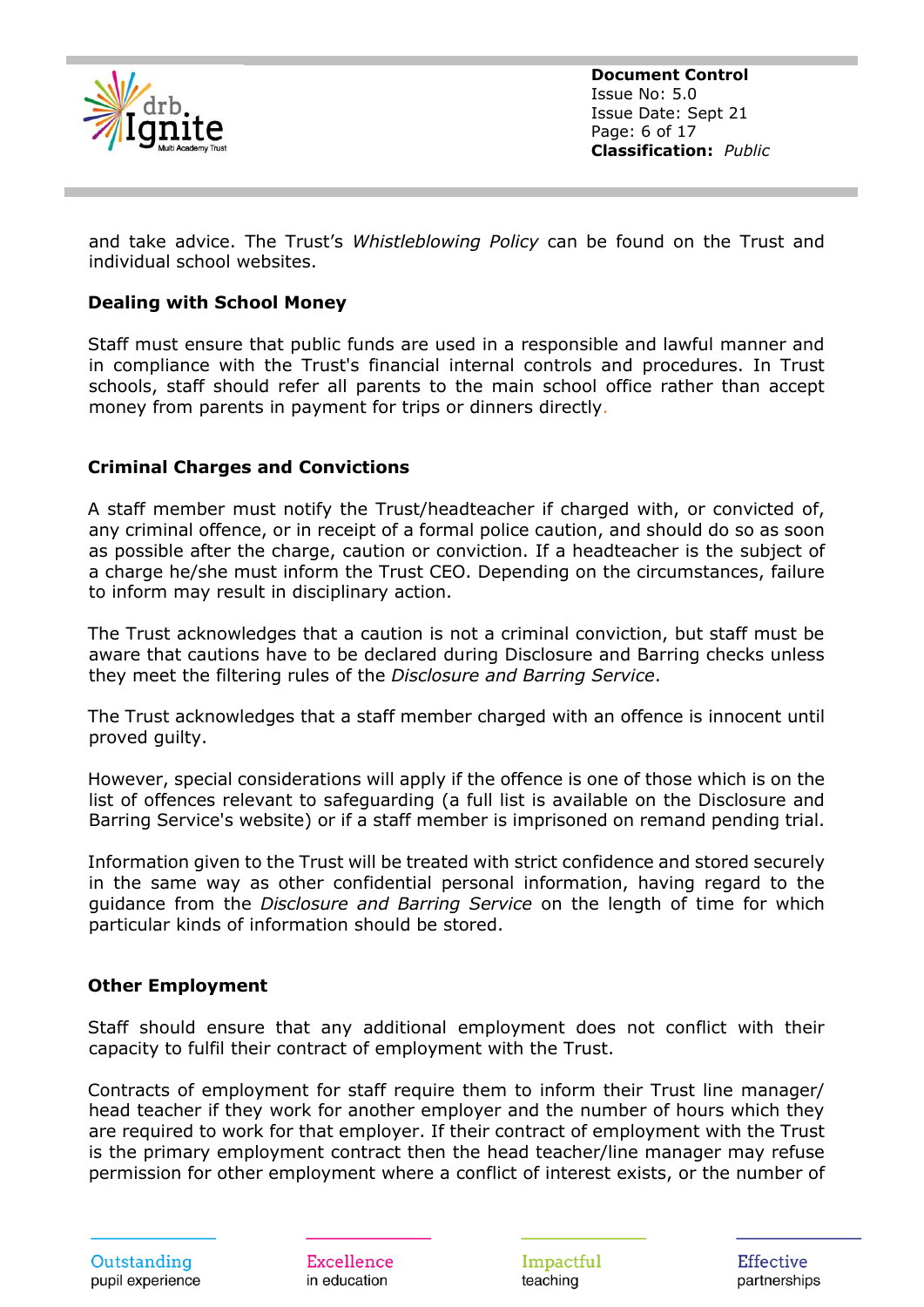

**Document Control** Issue No: 5.0 Issue Date: Sept 21 Page: 7 of 17 **Classification:** *Public*

hours worked has implications for the health and safety of pupils, or there are significant implications for the Trust school's duty of care to its pupils/staff.

Staff undertaking other employment must not use Trust/school time or equipment for that purpose without the permission of the Trust/school.

Staff in any doubt should ask the Trust for advice.

#### **Intellectual Property and Copyrights**

All intellectual property rights, (that is copyright, design rights and the right to patent inventions) relating to anything created or invented by staff in the course of their duties belong automatically to the Trust.

Unless otherwise agreed, staff cannot exploit the rights to any such thing without written permission from the Trust CEO.

The Trust may agree to a school collaborating with other schools to create or invent intellectual property to be shared with other schools.

#### **Publications and Dealing with the Press**

Staff must not make comments to the press or other media, including social networking sites, on behalf of the Trust or any of its schools unless specifically authorised to do so. by. Where requests for comments are received they must be passed on to the Trust/ head teacher.

Staff should not publish any material which brings the Trust or a Trust school into disrepute.

Staff may make disclosures of public interest to other appropriate organisations or the press (whistleblowing) provided that such disclosures meet the legal requirements of the *Public Interest Disclosure Act* and should take advice from their union or *Public Concern at Work* before doing so.

If staff wish to publish a professional article unconnected with the Trust/school, then the article should not link them directly to the Trust/school.

#### **Equipment and Materials**

Staff must not use the equipment and premises of the Trust/school, or of other places where they work during their contract of employment, for unauthorised purposes. If they are permitted to use equipment, premises or materials for private purposes, the use must not interfere with the work of the Trust/school and they must pay any costs incurred, including costs of paper and printing. They may make personal telephone

Excellence in education

Impactful teaching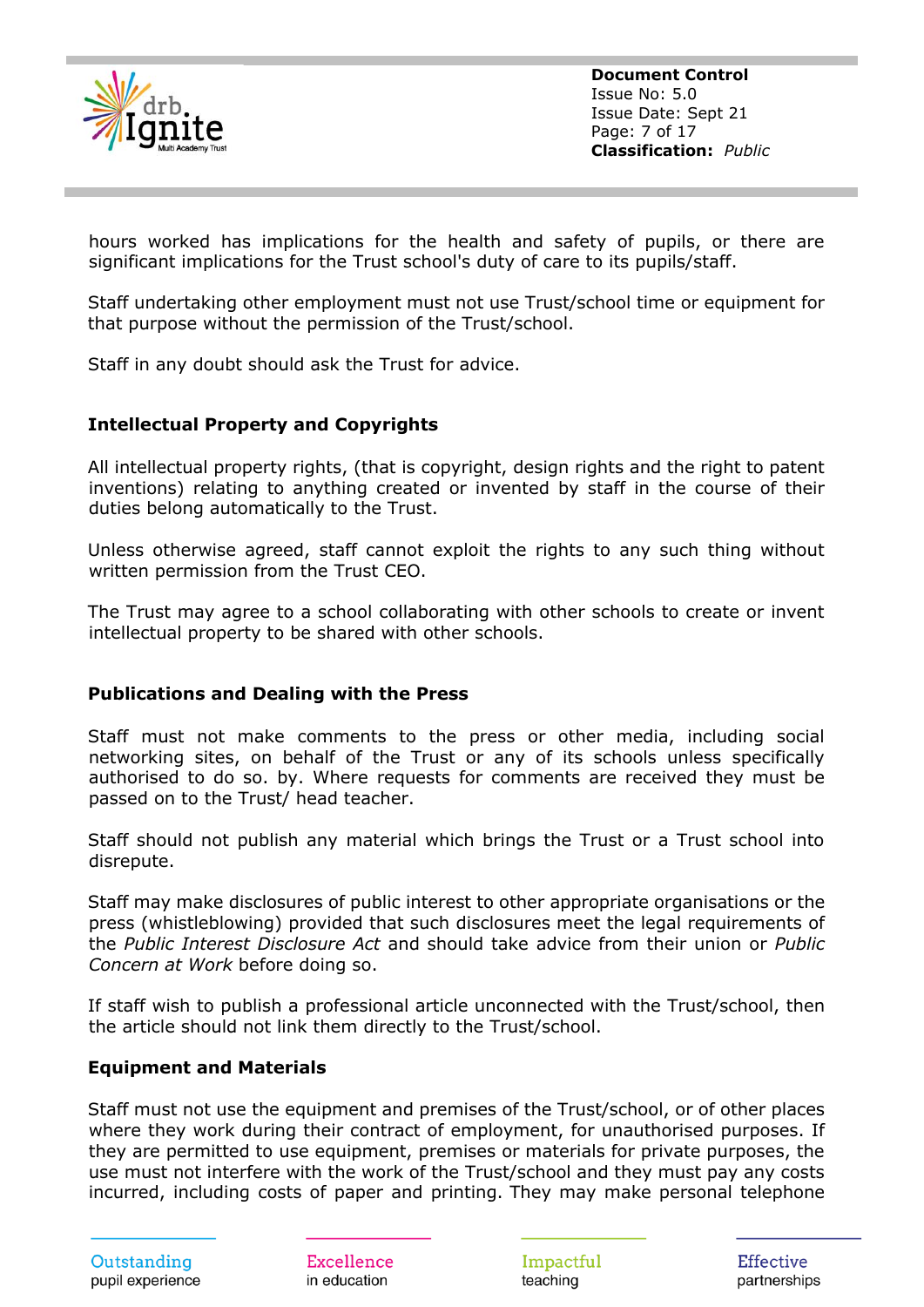

**Document Control** Issue No: 5.0 Issue Date: Sept 21 Page: 8 of 17 **Classification:** *Public*

calls if necessary in their own time, paying for the cost of the call if they use a telephone belonging to the Trust/school.

Permission for use of any facilities will be on the understanding that the use is reasonable.

Union facility time agreements permit the use of telephone with reasonable privacy if available, with payment of outgoing calls, also use of printing and word processing equipment, where available, for union work within the Trust/school provided that this does not interfere with the work of the Trust/school and subject to payment for the materials used.

#### **Political, Philosophical or Religious Neutrality**

The Trust/school will not concern itself with the political, philosophical or religious beliefs of individuals.

Staff may not display party political posters, including party political election material, in the Trust offices/school, unless it is part of the curriculum or used as a teaching aid (for example, in a lesson on citizenship).

#### **Equal Opportunities**

The Trust/school is committed to the promotion and implementation of equal opportunities. This is evident in the Trust's operating values and *Equality and Diversity Statement and Policy.*

The Trust/school aims to ensure that everyone who comes into contact with it is treated equally, and with courtesy and respect, and not in any way disadvantaged by factors which could prevent the implementation of fair policies and operations.

The Trust expects all staff to uphold its approach to equal opportunities and to accept the duty not to discriminate, either in employment practices or in the provision of facilities and services by reference to age, disability, gender reassignment, marriage and civil partnership, pregnancy and maternity, race, religion or belief, sex and sexual orientation.

#### **Recruitment and Selection**

When making appointments staff should follow safer recruitment practices at all times. This will ensure:

- appointments are made on the basis of a fair recruitment and selection procedure
- their personal preferences do not influence judgements made.

Outstanding pupil experience

Excellence in education

Impactful teaching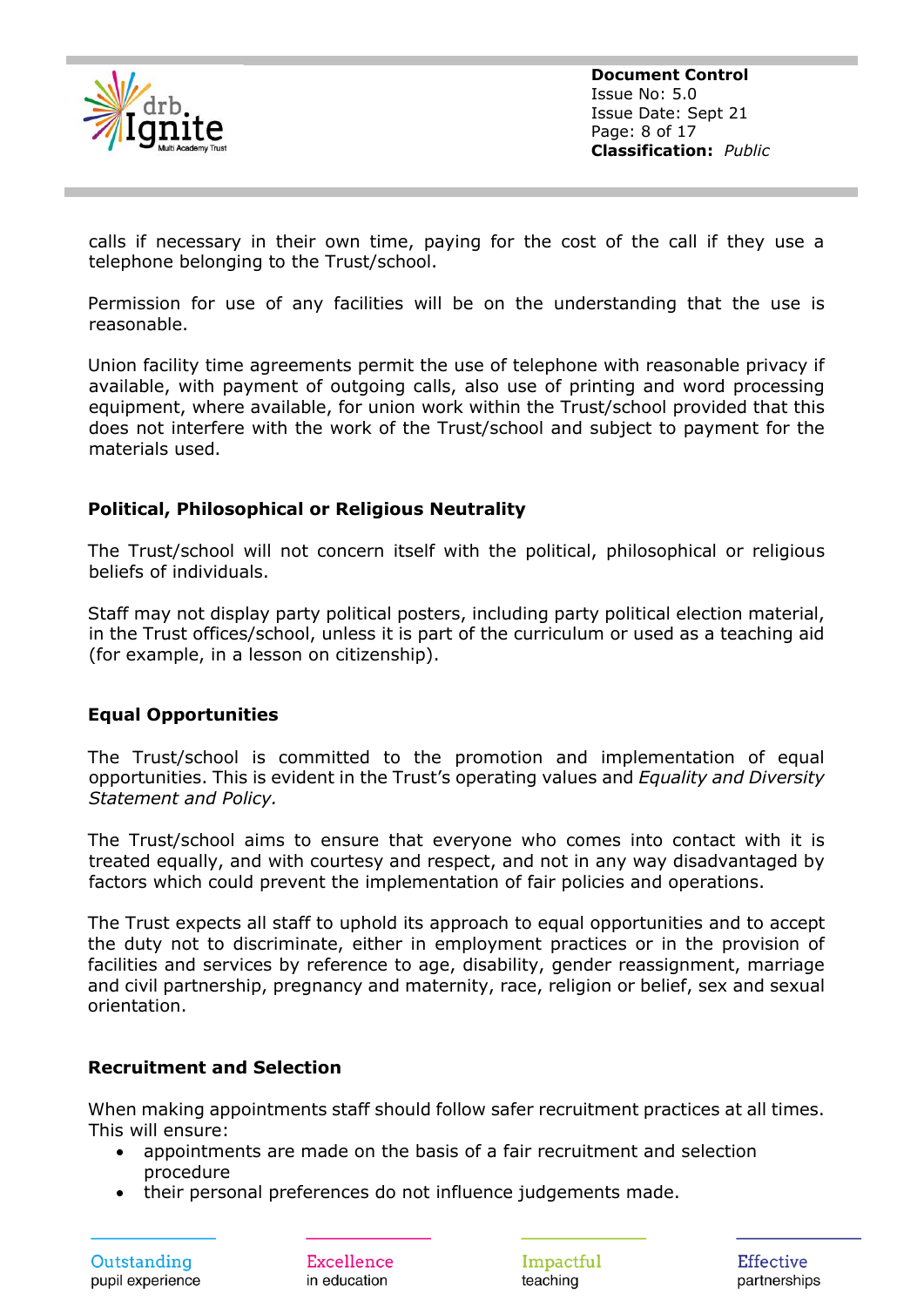

**Document Control** Issue No: 5.0 Issue Date: Sept 21 Page: 9 of 17 **Classification:** *Public*

- their interest is declared where related to an applicant or having a close personal relationship outside school with an applicant.
- They adhere to the statutory guidance in *Keeping Children Safe in Education* 2021 (or the latest statutory quidance).

# **Alcohol, Illegal Substances and Medication**

The Trust/school accepts that alcohol is legally and freely available and acknowledges that some illegal substances are also readily obtainable. Staff are not expected to use illegal substances. Staff must ensure that the use of alcohol out of working time does not adversely affect their work performance. The Trust will not accept staff arriving at work under the influence of alcohol or illicit drugs and whose ability is impaired in any way by reason of the consumption of alcohol or illicit drugs or who consume alcohol in contravention of the Trust's policy on the consumption of alcohol or take illicit drugs on Trust premises.

Staff are expected to follow the Trust's policy on the consumption of alcohol on Trust premises or during working time off the premises.

The Trust recognises that alcoholism and other addictions are illnesses and that staff should be offered appropriate support through managing attendance procedures. The Trust/school will also consider the effects of legally prescribed drugs or certain types of medication on the performance of staff and deal with these under managing attendance procedures. This may involve undertaking a risk assessment where necessary and taking occupational health or other specialist advice as appropriate.

Staff who are prescribed a type of medication which they have not taken before should make themselves aware of possible side-effects. In accordance with their duty to take reasonable care of their own and their colleagues' health and safety they should advise the Trust/school if the medication starts to affect their ability to do their job or travel safely to work, or if there is a likelihood that this will happen. The Trust/school should undertake risk assessments and take occupational health or other specialist advice as appropriate.

#### **Health and Safety**

Staff have a duty to take reasonable care of themselves and to cooperate with the Trust under the *Health and Safety at Work Act 1974*. These responsibilities are identified in the Trust's *Health and Safety Policy* which is available on the Trust website.

Staff are required to act at all times in such a way as to take reasonable care of their own safety and that of others. Any action which potentially puts at risk the health and/or safety of themselves or others will be viewed seriously and may be investigated under the Trust's disciplinary procedure. Staff may also face criminal prosecution for serious breaches of health and safety legislation.

Outstanding pupil experience

Excellence in education

Impactful teaching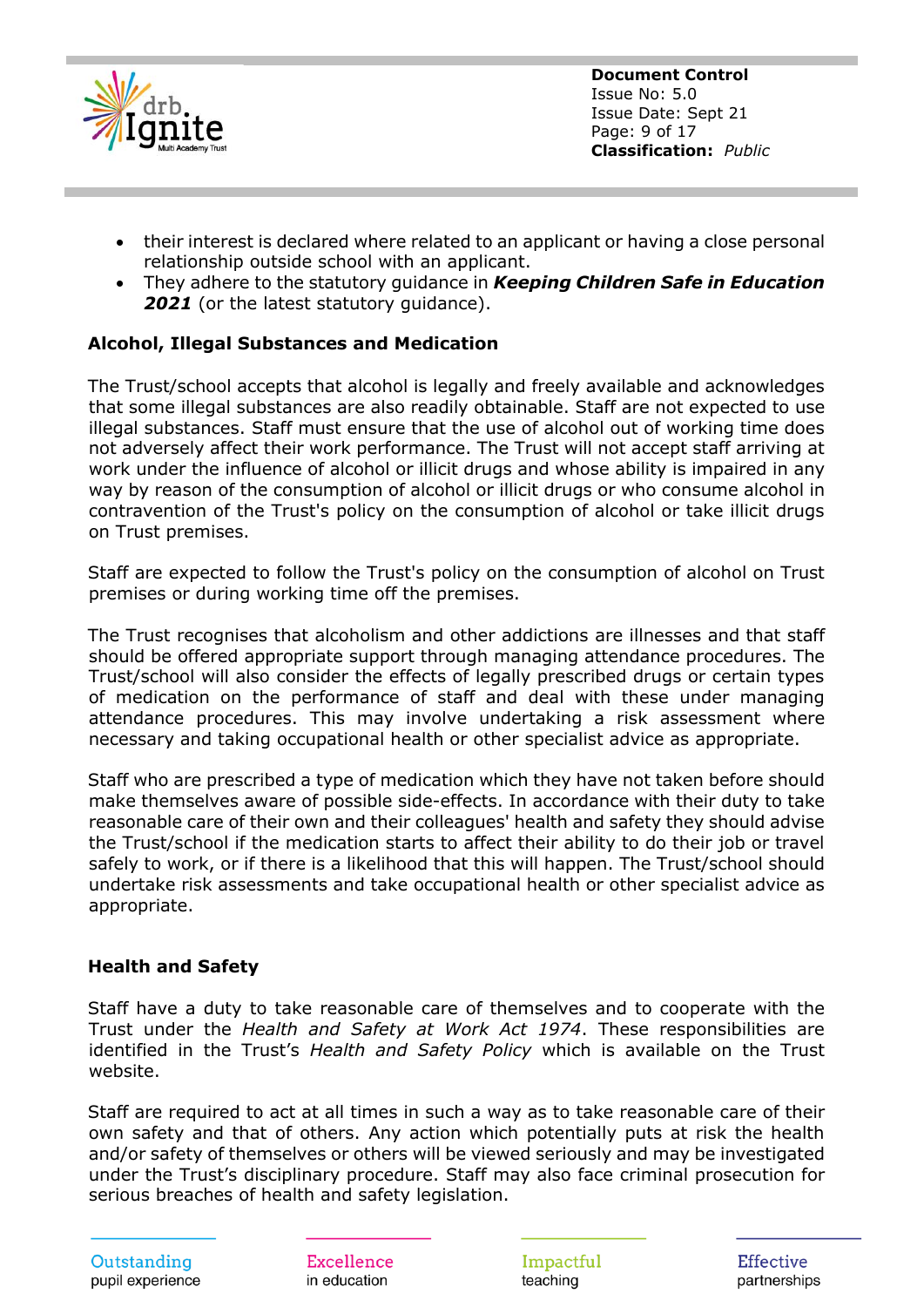

**Document Control** Issue No: 5.0 Issue Date: Sept 21 Page: 10 of 17 **Classification:** *Public*

#### **Attendance**

Trust contracts of employment contain the main terms and conditions of employment with the Trust.

Staff should follow the Trust/school requirements for reporting absence due to sickness and for helping the Trust/school ensure that it has a record of all persons on the premises and of any approved overtime working.

It is expected that staff are available for work during the hours specified in their contract and take appropriate breaks during the working day.

#### **Smoking**

The Trust is a non-smoking educational organisation. No-one is permitted to smoke in any of the class rooms or educational spaces, or any other building owned or occupied by the Trust, at any time. Staff are not permitted to smoke outside on site, including playgrounds and carparks. Smoking in contravention of the above may result in disciplinary action.

#### **Dress**

The Trust expects that dress will be appropriate to the nature of the duties and responsibilities of the job and to any health and safety considerations e.g. the wearing of jeans is not considered appropriate attire for a professional in the Trust. The Trust values and welcomes the ethnic diversity of its workforce and dress codes will take account of ethnic and religious dress preferences with sensitivity ensuring that employees are free to observe them, subject to the needs of pupils' education.

#### **Identity Badges**

There is a general expectation that staff issued with identity cards/badges will carry them at all times in the Trust office/ school and when they represent the Trust/school. The Trust/school expects staff to wear identity badges in order to assist pupils and visitors at certain times and to maintain the Trust's *culture of safeguarding.*

#### **Trust disciplinary, capability and grievance procedures (see separate policies for detail)**

The Trust has formal procedures for staff discipline, capability and grievances. These are available on the Trust website.

Outstanding pupil experience

Excellence in education

Impactful teaching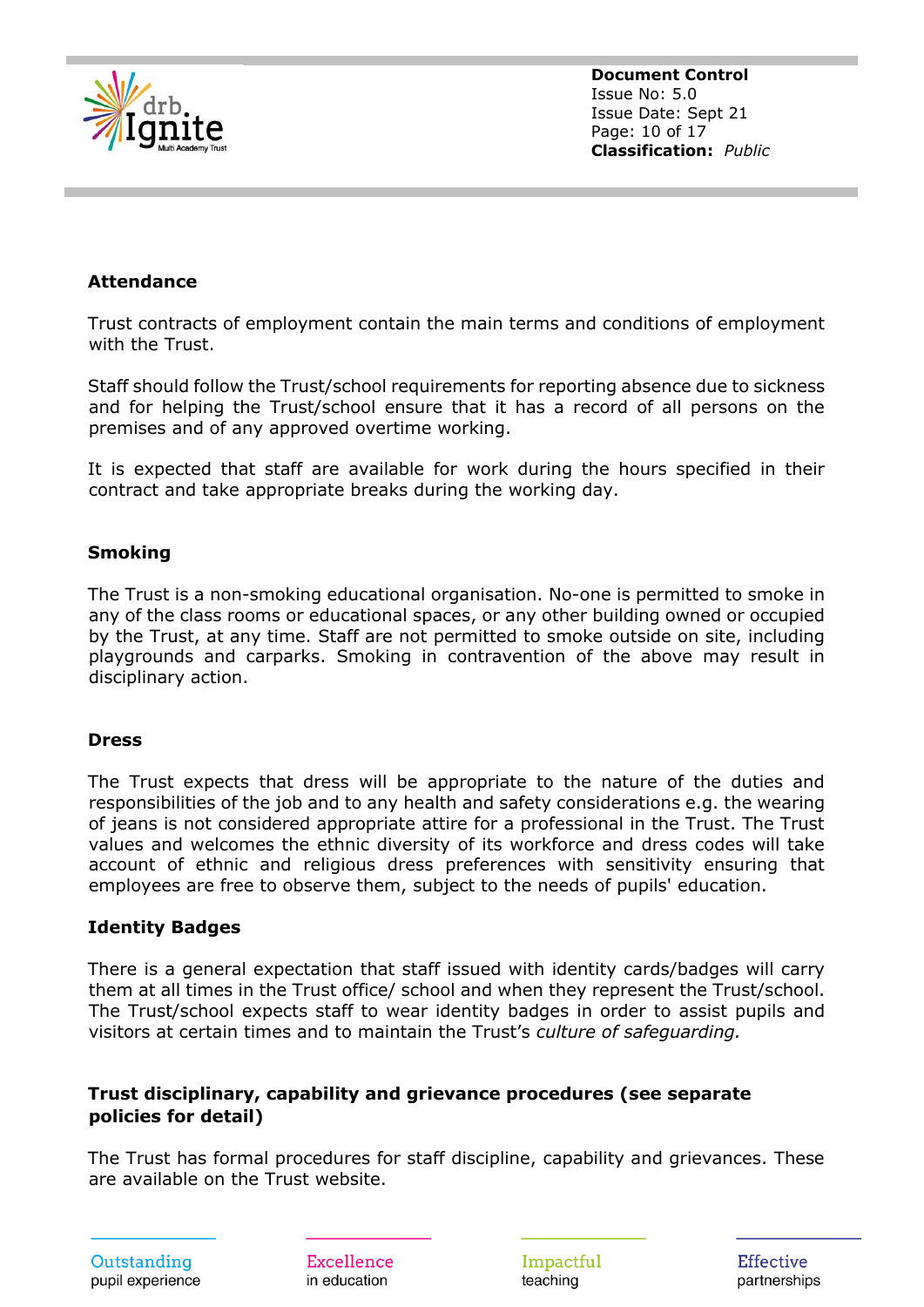

**Document Control** Issue No: 5.0 Issue Date: Sept 21 Page: 11 of 17 **Classification:** *Public*

#### **Following Instructions**

Staff are expected to follow all reasonable and proper instructions by a person with the authority in Trust/school to issue such instructions unless:

- there is a danger to an individual's health and safety.
- they are in conflict with British Values as defined in law.
- there is good reason to believe that the instructions are improper, for example by conflicting with the safeguarding of children, trust policies, financial regulations or other aspects of the law.

The headteacher and line managers within the school/Trust must be able to justify their instructions and decisions in line with their delegations, authority, and Trust/ school policy and procedures, and be open and respond promptly to questions.

# **Pupil Welfare**

#### **Physical Contact**

Physical contact may be misconstrued by a pupil, parent or observer. Touching pupils, including well intentioned informal and formal gestures such as putting a hand on the shoulder or arm, can, if repeated regularly, lead to questions being raised. Staff must not make gratuitous physical contact with pupils and should avoid attributing *touching* to their teaching style as a way of relating to pupils.

However, the Trust recognises there will be occasions when physical contact will be acceptable. In general, this is to:

- prevent harm or injury to a pupil or to others.
- prevent a pupil causing injury to him/herself
- to safeguard children

Further advice is contained in the DfE document *Use of Reasonable Force in Schools* - July 2013.

#### **Comforting a Pupil in Distress**

There is no easy definition of what is acceptable. Much will depend on the circumstances, the age of the pupil, the extent and cause of the distress and the alternative means of providing comfort. Staff need to use their professional judgment and discretion in relation to these factors. Staff should consider how others might perceive their action, even if no one else is present and ensure that it does not develop

Excellence in education

Impactful teaching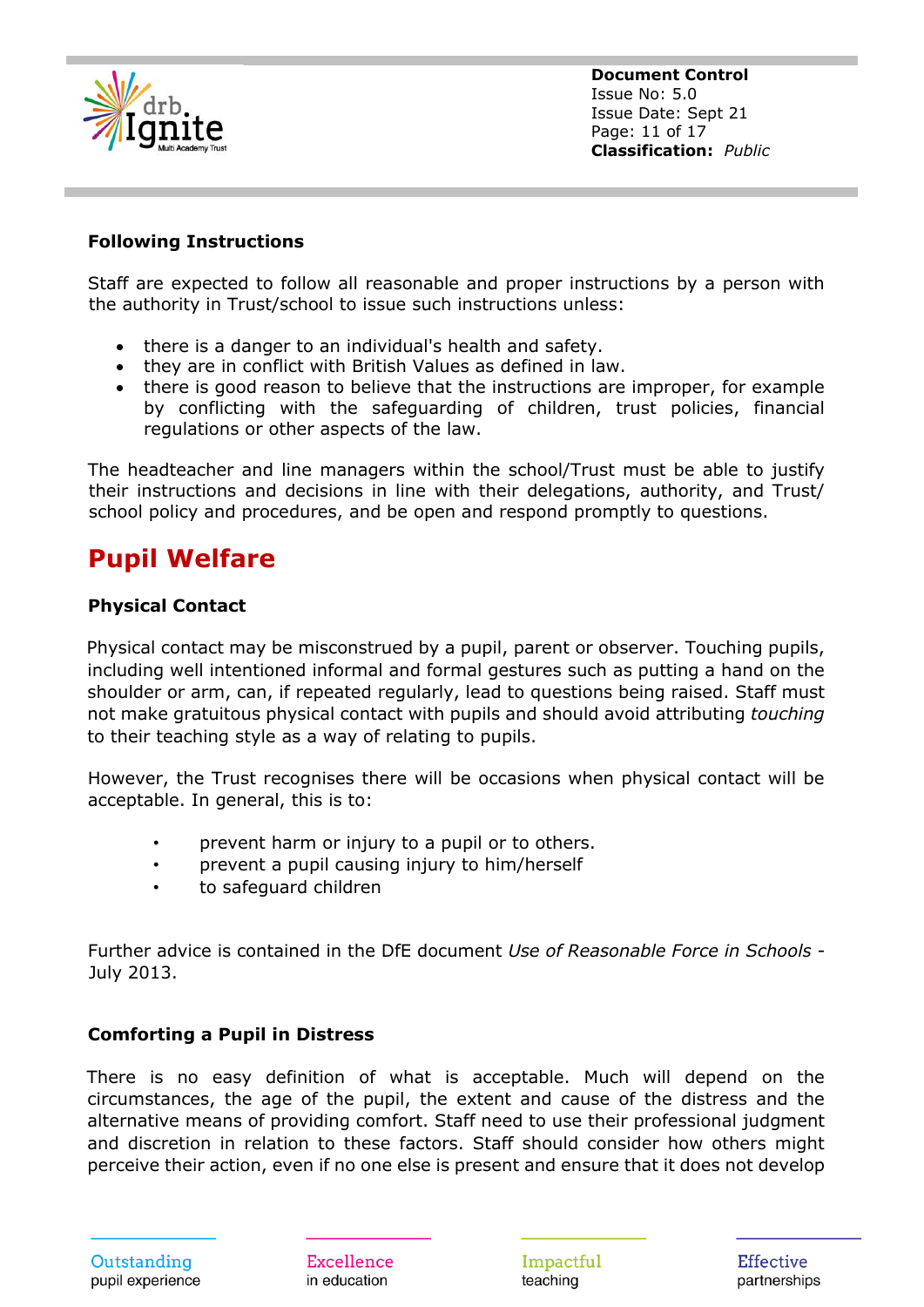

**Document Control** Issue No: 5.0 Issue Date: Sept 21 Page: 12 of 17 **Classification:** *Public*

into unnecessary contact. Particular care must be taken in instances involving the same pupil over a period of time.

## **Unavoidable Contact**

This is a particularly sensitive issue in particular curriculum subjects such as physical education and drama and in some forms of skills coaching. All staff should be alert to the possibilities of misinterpreting any contact. To avoid such misunderstanding all planned contact must be demonstrably unavoidable.

There are occasions when physical contact may be questioned even if innocent or unintentional. Staff should therefore ensure that their actions recognise the possibility of misinterpretation and are open to the scrutiny of colleagues. Individual professional judgments will be required about the level of physical contact with individual children, which will take account of their age, circumstances and background.

## **Corporal Punishment**

Any form of physical punishment is prohibited under Trust disciplinary procedures and potentially actionable in law. This also applies to any form of physical response to misbehaviour, with the exception noted above. The Trust also recognises the impact of verbal abuse and does not condone excessive shouting at individual pupil's or groups.

#### **Private Meetings with Pupils**

Private meetings, by their very nature, provide opportunities for pupils to make malicious allegations. Staff must therefore recognise this possibility and plan such meetings accordingly. It is advisable to avoid remote areas of the school and to ensure that wherever possible doors are left open or visual contact with others is maintained. In some cases, it will be advisable for another pupil or adult to be present or in a position to minimise risk during a meeting. Under no circumstances should meetings with individual pupils be arranged off the school premises without the prior approval of the head teacher or any senior colleague with delegated authority to approve such meetings. This includes the transporting of individual children in private cars.

#### **Pupils with Additional Needs**

If pupils require assistance with toileting staff should consider whether it would be possible to arrange for the presence of another adult in the vicinity. Where this is not possible staff should discuss with their headteacher what arrangements will be

Excellence in education

Impactful teaching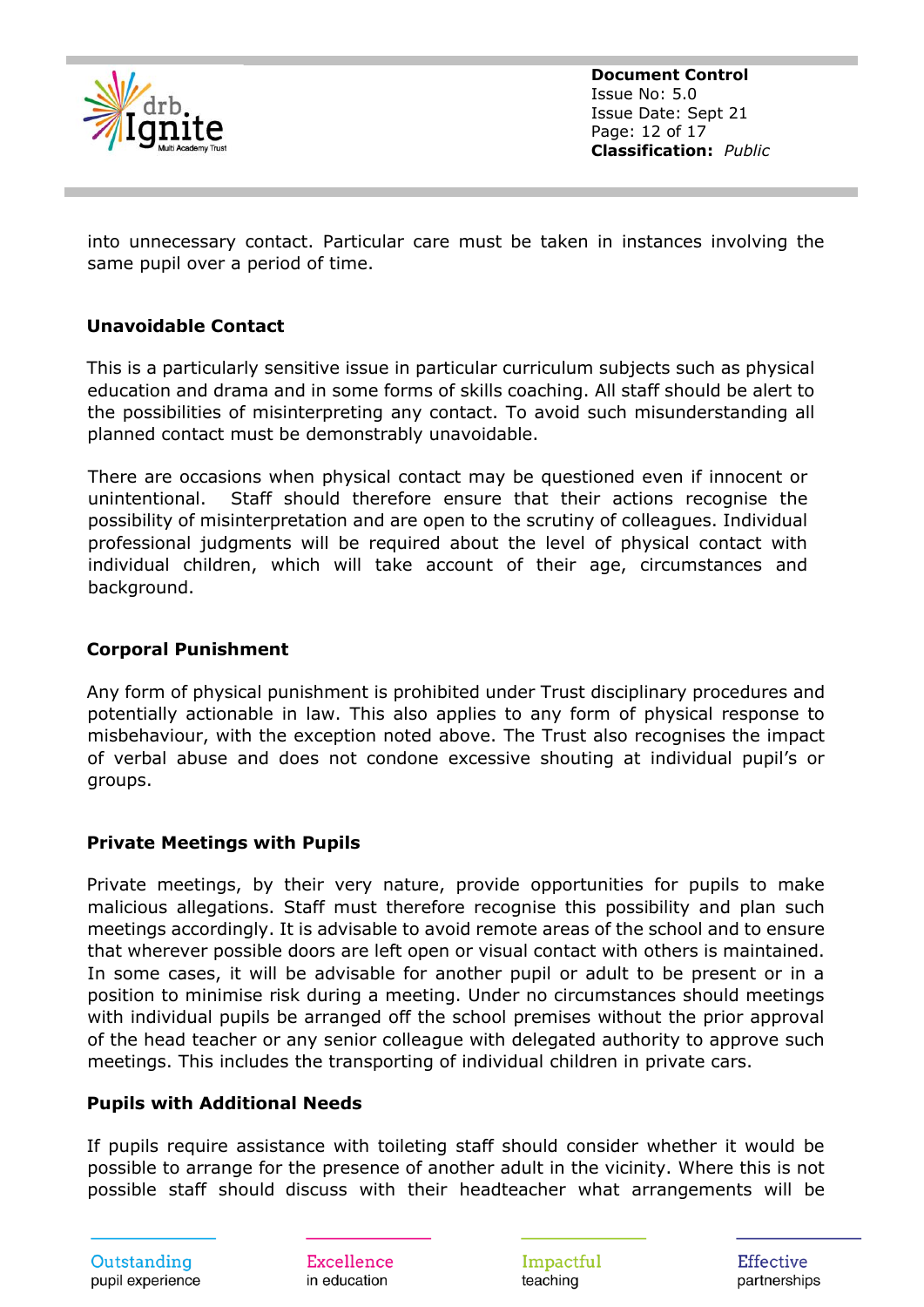

**Document Control** Issue No: 5.0 Issue Date: Sept 21 Page: 13 of 17 **Classification:** *Public*

reasonable in all the circumstances. The headteacher may refer the matter to the relevant agency or Trust CEO for further advice.

## **First Aid**

The existence of any life threatening, or serious condition will determine the suitability and necessity of physical contact. In the absence of such justification staff who administer first aid should ensure that, wherever possible, other children or another adult can be present if there is any doubt over the possibility of any physical contact being misconstrued.

#### **Comments and Discussions with Pupils**

Staff should avoid comments to or about pupils which could be taken to have sexual overtones. It is equally unacceptable for staff to encourage debate and discussion between groups of pupils, which could be interpreted as having sexual overtones, which are not justified in the context of the teaching programme. Curriculum plans should highlight particular areas of risk and sensitivity. This will also call for the exercise of careful judgment in responding to any questions raised by pupils.

Notwithstanding the advice given above it is recognised that, in order to discharge particular pastoral responsibilities, staff may need to engage in conversations with pupils which cover sensitive matters. Staff should use their professional judgment to ensure that they are not drawn into areas inappropriate to their duties or their relationship with the pupils concerned.

Staff must also use their discretion to ensure that, for example, any probing for details cannot be construed as unjustified intrusion.

In responding to individual pupils' distress, staff need to consider carefully whether they should offer advice, sympathy or counselling if a discussion enters a sensitive area or, alternatively, refer them to a colleague or agency who is better placed to offer appropriate advice.

The persistent and hurtful use of sarcastic, demeaning or insensitive comments towards pupils may also be regarded as a form of abuse which is potentially very damaging and should be avoided.

#### **Infatuations and Crushes**

These unfortunately do develop and can involve pupils and staff of both sexes on both a heterosexual and homosexual basis. They need to be handled sensitively. Careless and insensitive reactions have been known to provoke false accusations. In such

Excellence in education

Impactful teaching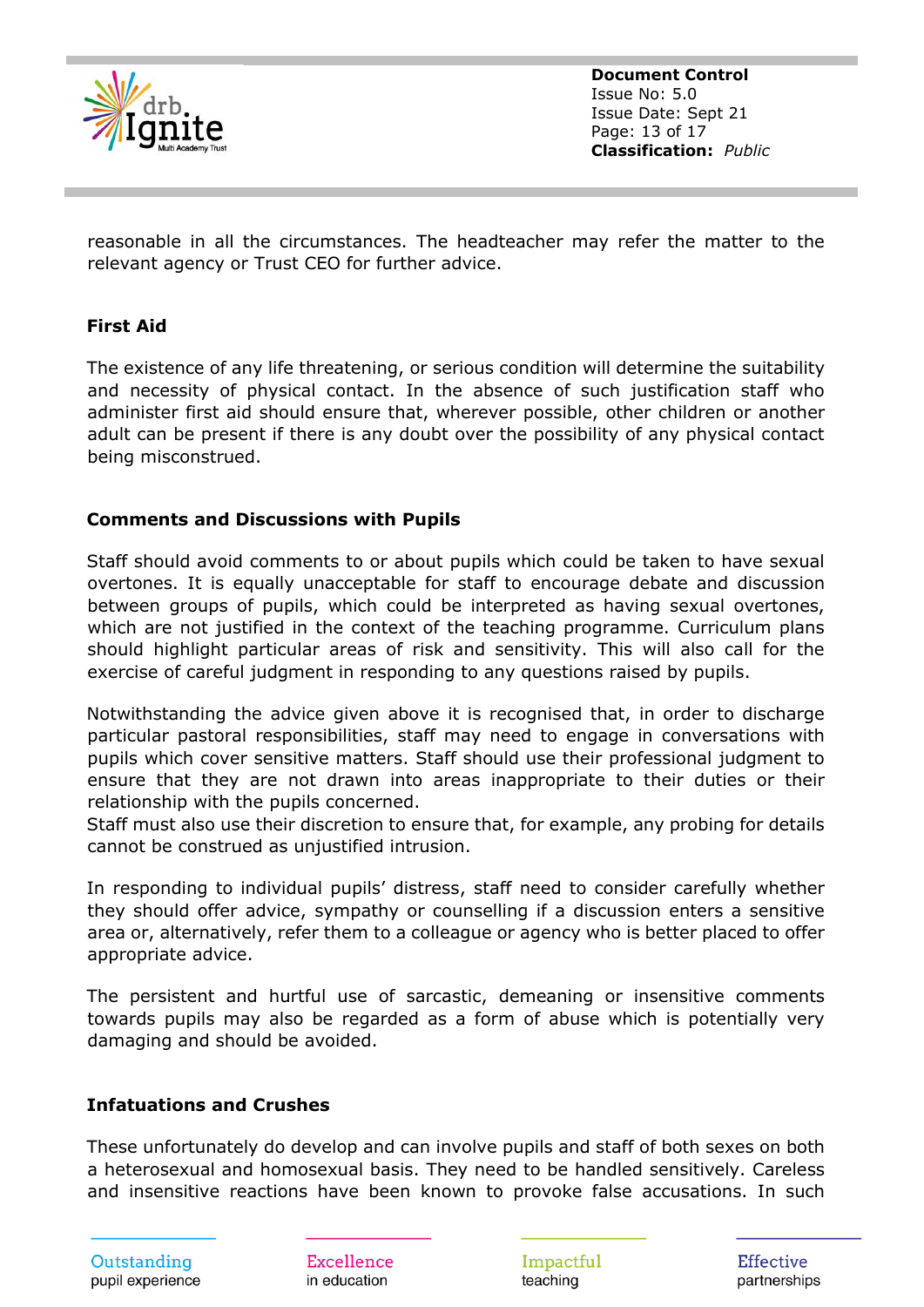

**Document Control** Issue No: 5.0 Issue Date: Sept 21 Page: 14 of 17 **Classification:** *Public*

situations the advice of the headteacher should be sought. Other members of staff have a part to play, too, in alerting a colleague to the possibility of an infatuation in order that appropriate steps can be taken to minimise hurt and distress and the risk to the staff member concerned. Whilst the risk of infatuation is not limited to younger members of staff, newly qualified teachers must recognise their particular vulnerability to older pupil's infatuation.

# **Conduct Outside Work**

Staff should take particular care when supervising pupils in the less formal atmosphere of a residential setting or after-school activity. The more relaxed relationships that may promote successful activities can be misinterpreted by pupils. It is important to emphasise that the standards of professional conduct and behaviour expected of staff should be no different to that which applies within school. Staff should be aware of the particular care, which should be taken with older, more mature pupils in these circumstances.

# **Teaching Materials**

The use of books, videos and films of an explicit or sensitive nature, particularly in relation to language or sexual behaviour must be given careful consideration to ensure that its selection is not subsequently misinterpreted. There should always, therefore, be a link with the objectives of the teacher's scheme of work/ curriculum programme/relationships policy.

# **Reporting Incidents**

Staff should report any concerns they may have following any incident where they feel actions may have been misinterpreted. This report should be made to the headteacher as soon as possible after the incident and should include as an immediate follow-up the preparation of a written note of the incident, a copy of which should be given to the headteacher. Staff may also wish to seek advice from his/her professional association. Headteachers who face similar situations are advised to contact the Trust's CEO.

Whilst reporting of incidents is always advisable it is particularly important to ensure that a contemporaneous written record is made if any form of restraint has been used against a pupil or whenever a pupil, parent or third party has complained about an action or expressed an intention to complain.

Outstanding pupil experience Excellence in education

Impactful teaching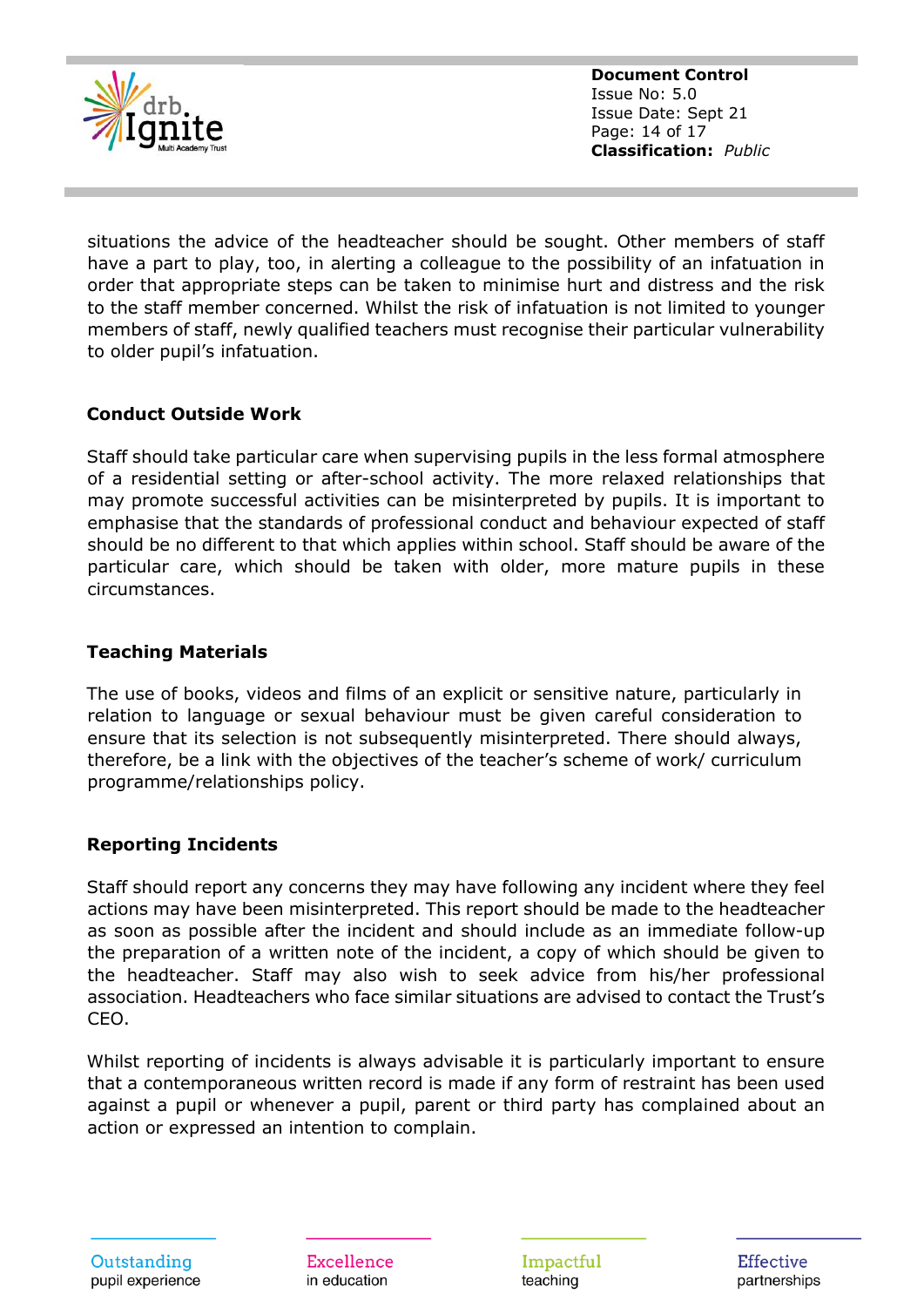

**Document Control** Issue No: 5.0 Issue Date: Sept 21 Page: 15 of 17 **Classification:** *Public*

# **Confidentiality**

Where staff have access to confidential information about pupils or their parents or carers, staff must not reveal such information except to those colleagues who have a professional role in relation to the pupil.

However, staff have an obligation to share with their manager or the school's Designated Safeguarding Lead (DSL) any information which gives rise to concern about the safety or welfare of a pupil. Staff must never promise a pupil that they will not act on information that they are told by the pupil.

At some point staff will have to process personal information of pupils and other staff. With the introduction of the new *General Data Protection Regulation (GDPR*), comes the stipulation that all staff must process the personal information in-line with the new GDPR Data Protection Principles. These principles are outlined in the *Trust Data Protection Policy*. Any concerns should be raised with the Trust's *Director of Privacy and Data Protection Officer*: [dpo@drbignitemat.co.uk.](mailto:dpo@drbignitemat.co.uk)

# **ICT Usage**

This section should be read in conjunction with the Trust's *eSafety and Acceptable ICT Use Policy*. Staff, in direct contact with pupils, should not use personal mobile phones. Personal mobile phones should only be used in areas of school premises where pupils are not present. Staff must not use personal mobile phones as a camera in school.

Any photograph/video should be taken using school equipment. Staff must use school computers only to save images.

Staff must not use a Trust/school ICT system to knowingly display, access, extract, store, distribute, print, reveal or otherwise process any kind of image, document or other material which is sexually explicit, or contravenes any other aspect of Trust policy on electronic communications (e-safety). Such activity would be a violation of Trust policy and may lead to disciplinary action.

Staff should apply the same standards to electronic communications as the Trust expects from other forms of communication. All electronic communications must include the correct use of privacy settings, in order to prevent members including the public, colleagues, parents and pupils seeing any personal information. They must also comply with relevant law on discrimination, data protection and protecting the health of staff.

Excellence in education

Impactful teaching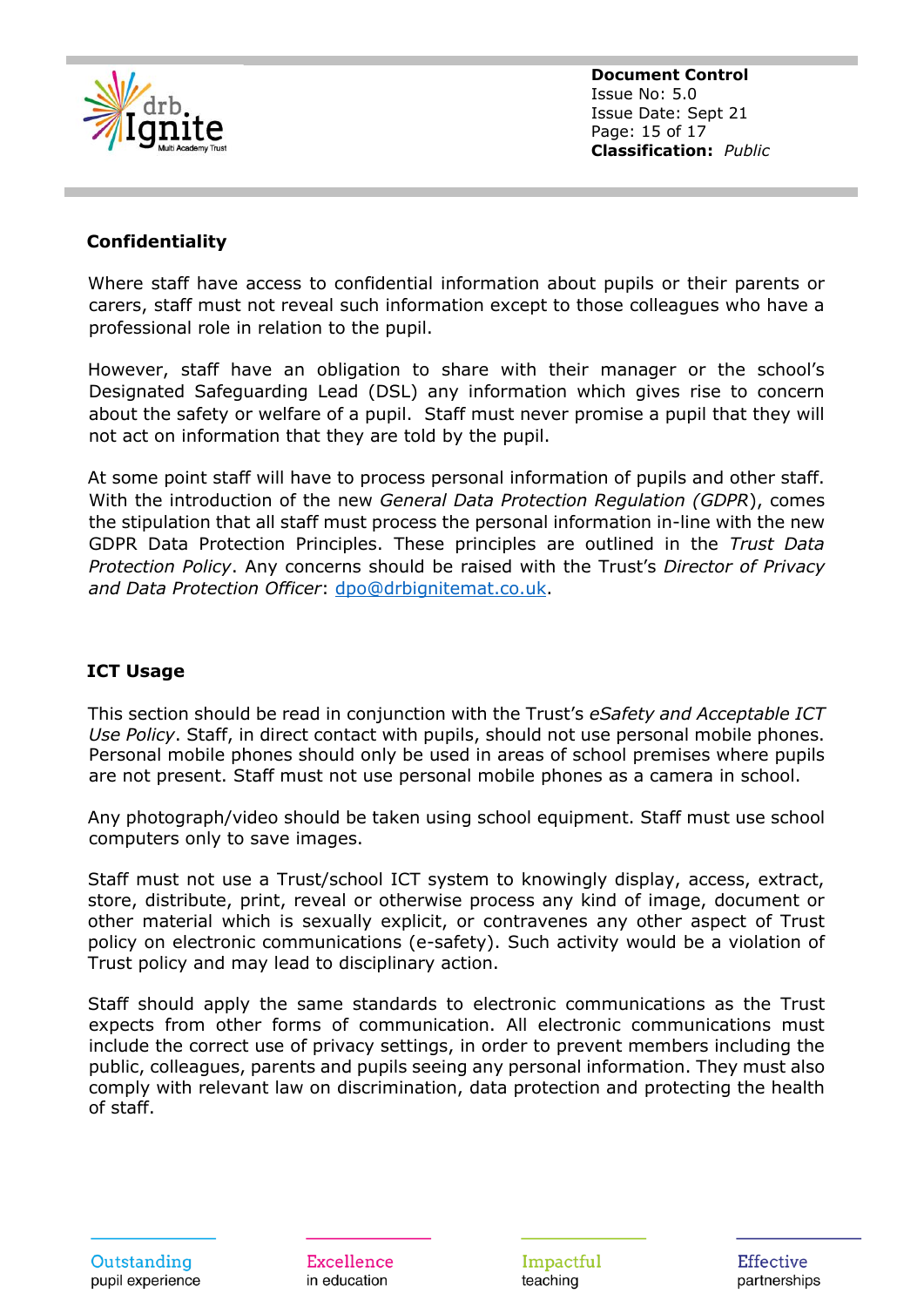

**Document Control** Issue No: 5.0 Issue Date: Sept 21 Page: 16 of 17 **Classification:** *Public*

#### **Personal letters**

It will rarely be appropriate for staff to write personal letters or to send e-mails to individual pupils. If a staff member believes it to be necessary to write a personal note to a pupil, this should be discussed with a senior colleague, who should refer to the headteacher or DSL if further advice is required.

This advice is not intended to curtail the use of e-mail where a school has agreed the use of this medium for submission of work, advice over aspects of subjects being covered or other professional matters and have ensured that parents and carers are aware of school policy. However, staff using e-mail in this context need to be aware of the less formal style that can characterise this form of communication and should ensure that responses do not convey an inappropriate tone. In particular, a friendly and chatty style committed to e-mail can easily be misconstrued by the recipient as the *conversation* is effectively private to just two individuals, with all that this implies.

#### **Password security**

Staff should keep passwords secure and ensure that no other person can gain access to their e-mail account. Ideally, both staff and pupils should use an e-mail address provided as part of a school's internet service, even if they are sending messages while working at home. Since these services can be monitored, they provide a measure of protection for both parties. Trust schools should implement a code of conduct in which pupils and adults understand what to do if they receive inappropriate e-mail messages from any source.

| <b>Monitoring and</b><br>review | • Staff conduct will be monitored by individual<br>Headteachers and their leadership teams.                                                                                         |
|---------------------------------|-------------------------------------------------------------------------------------------------------------------------------------------------------------------------------------|
| <b>Links</b>                    | Safeguarding and Child Protection Policy<br>Whistleblowing Policy<br>Data Protection (GDPR) Policy<br>Acceptable ICT Use Policy<br>• Grievance Policy<br><b>Disciplinary Policy</b> |
| <b>Staff responsible</b>        | Headteachers<br>Line managers                                                                                                                                                       |

This Policy will be reviewed every 2 years, or as necessary in line with annual updates to KCSiE.

Excellence in education

Impactful teaching